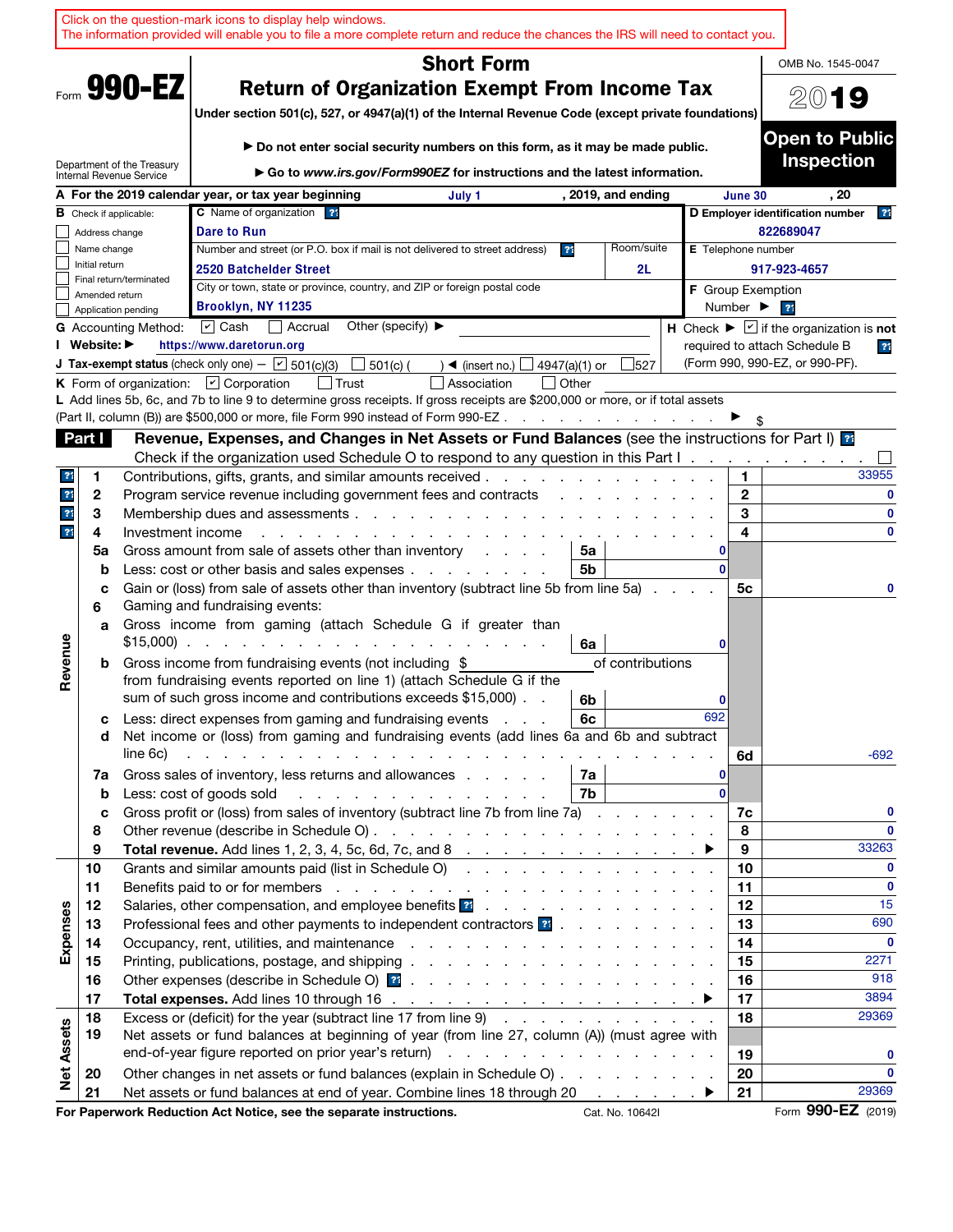|    | Form 990-EZ (2019)                                                                                                                                                                 |                                             |                                                                                                                                                                                                                                   |                                                                           |            | Page 2                      |
|----|------------------------------------------------------------------------------------------------------------------------------------------------------------------------------------|---------------------------------------------|-----------------------------------------------------------------------------------------------------------------------------------------------------------------------------------------------------------------------------------|---------------------------------------------------------------------------|------------|-----------------------------|
|    | <b>Balance Sheets</b> (see the instructions for Part II)<br>Part III                                                                                                               |                                             |                                                                                                                                                                                                                                   |                                                                           |            |                             |
|    | Check if the organization used Schedule O to respond to any question in this Part II                                                                                               |                                             |                                                                                                                                                                                                                                   |                                                                           |            |                             |
|    |                                                                                                                                                                                    |                                             |                                                                                                                                                                                                                                   | (A) Beginning of year                                                     |            | (B) End of year             |
| 22 | Cash, savings, and investments                                                                                                                                                     |                                             |                                                                                                                                                                                                                                   | \$4,835.04 22                                                             |            | \$33,985.82                 |
| 23 | Land and buildings. $\ldots$ $\ldots$ $\ldots$ $\ldots$                                                                                                                            |                                             |                                                                                                                                                                                                                                   | 0                                                                         | 23         | 0                           |
| 24 | Other assets (describe in Schedule O)                                                                                                                                              |                                             |                                                                                                                                                                                                                                   | 0                                                                         | 24         | $\bf{0}$                    |
| 25 | Total assets                                                                                                                                                                       |                                             |                                                                                                                                                                                                                                   | \$4,835.04 25                                                             |            | \$33,985.82                 |
| 26 | Total liabilities (describe in Schedule O)                                                                                                                                         |                                             |                                                                                                                                                                                                                                   | $\mathbf{0}$                                                              | 26         | 0                           |
| 27 | Net assets or fund balances (line 27 of column (B) must agree with line 21)                                                                                                        |                                             |                                                                                                                                                                                                                                   | \$4,835.04 27                                                             |            | \$33,543,51                 |
|    | Part III<br>Statement of Program Service Accomplishments (see the instructions for Part III)                                                                                       |                                             |                                                                                                                                                                                                                                   |                                                                           |            |                             |
|    | Check if the organization used Schedule O to respond to any question in this Part III                                                                                              |                                             |                                                                                                                                                                                                                                   |                                                                           |            | <b>Expenses</b>             |
|    | What is the organization's primary exempt purpose?                                                                                                                                 | To train women how to run for public office |                                                                                                                                                                                                                                   |                                                                           |            | (Required for section       |
|    |                                                                                                                                                                                    |                                             |                                                                                                                                                                                                                                   |                                                                           |            | 501(c)(3) and 501(c)(4)     |
|    | Describe the organization's program service accomplishments for each of its three largest program services,                                                                        |                                             |                                                                                                                                                                                                                                   |                                                                           | others.)   | organizations; optional for |
|    | as measured by expenses. In a clear and concise manner, describe the services provided, the number of<br>persons benefited, and other relevant information for each program title. |                                             |                                                                                                                                                                                                                                   |                                                                           |            |                             |
|    |                                                                                                                                                                                    |                                             |                                                                                                                                                                                                                                   |                                                                           |            |                             |
| 28 | Dare to Run Virtual Women's Leadership Program - We Received a grant in the amount of \$25,000 from the Spark Joy Foundation                                                       |                                             |                                                                                                                                                                                                                                   |                                                                           |            |                             |
|    | in November 2019 for operational expenses for Dare to Run.                                                                                                                         |                                             |                                                                                                                                                                                                                                   |                                                                           |            |                             |
|    |                                                                                                                                                                                    |                                             |                                                                                                                                                                                                                                   |                                                                           |            |                             |
| 31 | \$25,000) If this amount includes foreign grants, check here<br>(Grants \$                                                                                                         |                                             |                                                                                                                                                                                                                                   |                                                                           | <b>28a</b> | \$25,000                    |
| 29 |                                                                                                                                                                                    |                                             |                                                                                                                                                                                                                                   |                                                                           |            |                             |
|    |                                                                                                                                                                                    |                                             |                                                                                                                                                                                                                                   |                                                                           |            |                             |
|    |                                                                                                                                                                                    |                                             |                                                                                                                                                                                                                                   |                                                                           |            |                             |
|    | (Grants \$                                                                                                                                                                         |                                             | If this amount includes foreign grants, check here                                                                                                                                                                                |                                                                           | 29a        |                             |
| 30 |                                                                                                                                                                                    |                                             |                                                                                                                                                                                                                                   |                                                                           |            |                             |
|    |                                                                                                                                                                                    |                                             |                                                                                                                                                                                                                                   |                                                                           |            |                             |
|    |                                                                                                                                                                                    |                                             |                                                                                                                                                                                                                                   |                                                                           |            |                             |
|    | (Grants \$                                                                                                                                                                         |                                             | If this amount includes foreign grants, check here                                                                                                                                                                                |                                                                           | 30a        |                             |
|    |                                                                                                                                                                                    |                                             |                                                                                                                                                                                                                                   |                                                                           |            |                             |
|    |                                                                                                                                                                                    |                                             |                                                                                                                                                                                                                                   |                                                                           |            |                             |
|    | 31 Other program services (describe in Schedule O)                                                                                                                                 |                                             | $\frac{1}{2}$ . The state of the state of the state of the state of the state of the state of the state of the state of the state of the state of the state of the state of the state of the state of the state of the state of t |                                                                           |            |                             |
|    | (Grants \$                                                                                                                                                                         |                                             | ) If this amount includes foreign grants, check here                                                                                                                                                                              |                                                                           | 31a        |                             |
|    | 32 Total program service expenses (add lines 28a through 31a)                                                                                                                      |                                             |                                                                                                                                                                                                                                   |                                                                           | 32         | \$25,000                    |
|    | List of Officers, Directors, Trustees, and Key Employees (list each one even if not compensated—see the instructions for Part IV)<br><b>Part IV</b>                                |                                             |                                                                                                                                                                                                                                   |                                                                           |            |                             |
|    | Check if the organization used Schedule O to respond to any question in this Part IV                                                                                               |                                             |                                                                                                                                                                                                                                   |                                                                           |            |                             |
|    |                                                                                                                                                                                    | (b) Average                                 | (c) Reportable <sup>22</sup><br>compensation                                                                                                                                                                                      | (d) Health benefits,<br>contributions to employee (e) Estimated amount of |            |                             |
|    | (a) Name and title<br>21                                                                                                                                                           | hours per week<br>devoted to position       | (Forms W-2/1099-MISC)                                                                                                                                                                                                             | benefit plans, and                                                        |            | other compensation          |
|    |                                                                                                                                                                                    |                                             | (if not paid, enter -0-)                                                                                                                                                                                                          | deferred compensation                                                     |            |                             |
|    | <b>Rachelle Suissa</b>                                                                                                                                                             | 40                                          |                                                                                                                                                                                                                                   |                                                                           |            |                             |
|    | <b>Founder and President</b>                                                                                                                                                       |                                             | 0                                                                                                                                                                                                                                 |                                                                           | 0          | 0                           |
|    | Zlata Baldekova                                                                                                                                                                    | 10                                          |                                                                                                                                                                                                                                   |                                                                           |            |                             |
|    | <b>Vice President</b>                                                                                                                                                              |                                             | 0                                                                                                                                                                                                                                 |                                                                           | 0          | 0                           |
|    | <b>Josephine Bosco</b>                                                                                                                                                             |                                             |                                                                                                                                                                                                                                   |                                                                           |            |                             |
|    | <b>Secretary</b>                                                                                                                                                                   | 10                                          | 0                                                                                                                                                                                                                                 |                                                                           | 0          |                             |
|    | <b>Shannon Fritts-Penniman</b>                                                                                                                                                     |                                             |                                                                                                                                                                                                                                   |                                                                           |            |                             |
|    | <b>Treasurer</b>                                                                                                                                                                   | 15                                          | 0                                                                                                                                                                                                                                 |                                                                           | 0          | 0                           |
|    |                                                                                                                                                                                    |                                             |                                                                                                                                                                                                                                   |                                                                           |            |                             |
|    |                                                                                                                                                                                    |                                             |                                                                                                                                                                                                                                   |                                                                           |            |                             |
|    |                                                                                                                                                                                    |                                             |                                                                                                                                                                                                                                   |                                                                           |            |                             |
|    |                                                                                                                                                                                    |                                             |                                                                                                                                                                                                                                   |                                                                           |            |                             |
|    |                                                                                                                                                                                    |                                             |                                                                                                                                                                                                                                   |                                                                           |            |                             |
|    |                                                                                                                                                                                    |                                             |                                                                                                                                                                                                                                   |                                                                           |            |                             |
|    |                                                                                                                                                                                    |                                             |                                                                                                                                                                                                                                   |                                                                           |            |                             |
|    |                                                                                                                                                                                    |                                             |                                                                                                                                                                                                                                   |                                                                           |            |                             |
|    |                                                                                                                                                                                    |                                             |                                                                                                                                                                                                                                   |                                                                           |            |                             |
|    |                                                                                                                                                                                    |                                             |                                                                                                                                                                                                                                   |                                                                           |            |                             |
|    |                                                                                                                                                                                    |                                             |                                                                                                                                                                                                                                   |                                                                           |            |                             |
|    |                                                                                                                                                                                    |                                             |                                                                                                                                                                                                                                   |                                                                           |            |                             |
|    |                                                                                                                                                                                    |                                             |                                                                                                                                                                                                                                   |                                                                           |            |                             |
|    |                                                                                                                                                                                    |                                             |                                                                                                                                                                                                                                   |                                                                           |            |                             |
|    |                                                                                                                                                                                    |                                             |                                                                                                                                                                                                                                   |                                                                           |            |                             |
|    |                                                                                                                                                                                    |                                             |                                                                                                                                                                                                                                   |                                                                           |            |                             |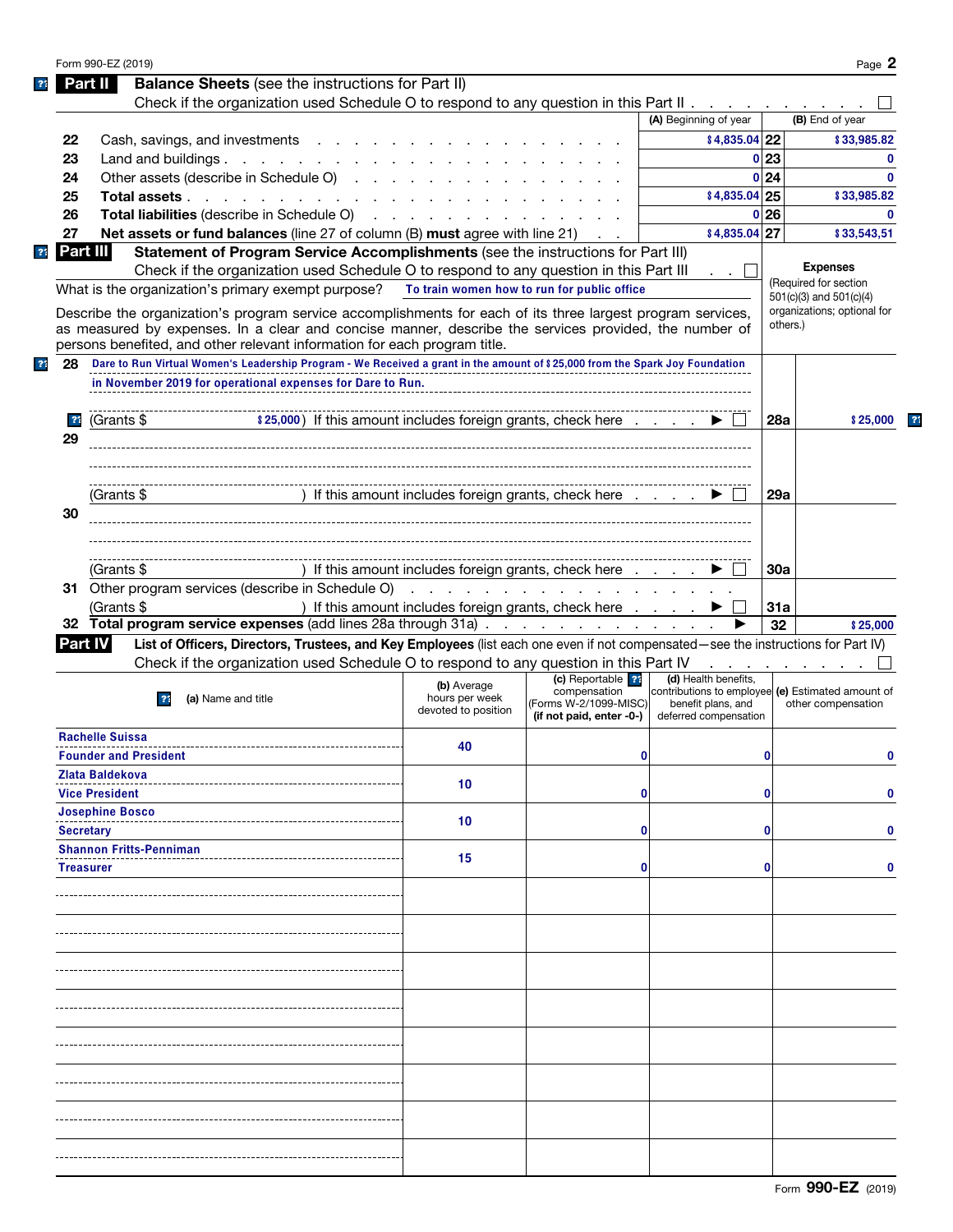|                |                          | Form 990-EZ (2019)                                                                                                                                                                                                                                                                                                                                                                                                       |                    |            | Page 3       |                |
|----------------|--------------------------|--------------------------------------------------------------------------------------------------------------------------------------------------------------------------------------------------------------------------------------------------------------------------------------------------------------------------------------------------------------------------------------------------------------------------|--------------------|------------|--------------|----------------|
|                | Part V                   | Other Information (Note the Schedule A and personal benefit contract statement requirements in the<br>instructions for Part V.) Check if the organization used Schedule O to respond to any question in this Part V                                                                                                                                                                                                      |                    |            |              |                |
|                | 33                       | Did the organization engage in any significant activity not previously reported to the IRS? If "Yes," provide a                                                                                                                                                                                                                                                                                                          |                    | <b>Yes</b> | <b>No</b>    |                |
| $\overline{3}$ | 34                       | Were any significant changes made to the organizing or governing documents? If "Yes," attach a conformed<br>copy of the amended documents if they reflect a change to the organization's name. Otherwise, explain the<br>change on Schedule O. See instructions<br>.                                                                                                                                                     | 33<br>34           |            | V            |                |
|                | 35a                      | Did the organization have unrelated business gross income of \$1,000 or more during the year from business<br>activities (such as those reported on lines 2, 6a, and 7a, among others)?                                                                                                                                                                                                                                  | 35a                |            |              |                |
|                | b<br>C                   | If "Yes" to line 35a, has the organization filed a Form 990-T for the year? If "No," provide an explanation in Schedule O<br>Was the organization a section 501(c)(4), 501(c)(5), or 501(c)(6) organization subject to section 6033(e) notice,<br>reporting, and proxy tax requirements during the year? If "Yes," complete Schedule C, Part III                                                                         | 35b<br>35c         |            | V            |                |
|                | 36                       | Did the organization undergo a liquidation, dissolution, termination, or significant disposition of net assets<br>during the year? If "Yes," complete applicable parts of Schedule N<br>and a straight and                                                                                                                                                                                                               | 36                 |            |              | 21             |
|                | 37a<br>b                 | Enter amount of political expenditures, direct or indirect, as described in the instructions $\blacktriangleright$   37a                                                                                                                                                                                                                                                                                                 | 0 <br>37b          |            | V            |                |
|                | 38a                      | Did the organization borrow from, or make any loans to, any officer, director, trustee, or key employee; or were<br>any such loans made in a prior year and still outstanding at the end of the tax year covered by this return?                                                                                                                                                                                         | 38a                |            | V            | $\overline{3}$ |
|                | b<br>39<br>а<br>b<br>40a | If "Yes," complete Schedule L, Part II, and enter the total amount involved<br>38b<br>Section 501(c)(7) organizations. Enter:<br>Initiation fees and capital contributions included on line 9<br>39a<br>39b<br>Gross receipts, included on line 9, for public use of club facilities<br>Section 501(c)(3) organizations. Enter amount of tax imposed on the organization during the year under:                          | 0<br>0<br>$\Omega$ |            |              |                |
|                | b                        | section 4911 ▶<br>$\bullet$ ; section 4912<br>$\bullet$ ; section 4955<br>0<br>Section 501(c)(3), 501(c)(4), and 501(c)(29) organizations. Did the organization engage in any section 4958<br>excess benefit transaction during the year, or did it engage in an excess benefit transaction in a prior year<br>that has not been reported on any of its prior Forms 990 or 990-EZ? If "Yes," complete Schedule L, Part I | 40b                |            |              | 2 <sup>1</sup> |
|                | c                        | Section 501(c)(3), 501(c)(4), and 501(c)(29) organizations. Enter amount of tax imposed<br>on organization managers or disqualified persons during the year under sections 4912,<br>4955, and 4958<br>0<br>Section 501(c)(3), 501(c)(4), and 501(c)(29) organizations. Enter amount of tax on line<br>0                                                                                                                  |                    |            |              |                |
|                | е                        | All organizations. At any time during the tax year, was the organization a party to a prohibited tax shelter                                                                                                                                                                                                                                                                                                             | 40e                |            |              |                |
|                | 41                       | List the states with which a copy of this return is filed > New York                                                                                                                                                                                                                                                                                                                                                     |                    |            |              |                |
|                |                          | Located at ▶ 249 Prospect Lefferts Garden<br>$7IP + 4$                                                                                                                                                                                                                                                                                                                                                                   |                    |            |              |                |
|                |                          | Located at $\triangleright$ $\frac{249}{240}$ rrospect Letterts variable.<br>b At any time during the calendar year, did the organization have an interest in or a signature or other authority over<br>a financial account in a foreign country (such as a bank account, securities account, or other financial account)?<br>If "Yes," enter the name of the foreign country ▶<br><b>NA</b>                             | 42b                | Yes        | No<br>V      |                |
|                |                          | See the instructions for exceptions and filing requirements for FinCEN Form 114, Report of Foreign Bank and<br>Financial Accounts (FBAR).                                                                                                                                                                                                                                                                                |                    |            |              |                |
|                | c                        | At any time during the calendar year, did the organization maintain an office outside the United States?<br>If "Yes," enter the name of the foreign country ▶<br><b>NA</b>                                                                                                                                                                                                                                               | 42c                |            | V            |                |
|                | 43                       | Section 4947(a)(1) nonexempt charitable trusts filing Form 990-EZ in lieu of Form 1041-Check here.<br>43                                                                                                                                                                                                                                                                                                                 |                    |            | $\mathbf{L}$ |                |
|                | 44а                      | Did the organization maintain any donor advised funds during the year? If "Yes," Form 990 must be                                                                                                                                                                                                                                                                                                                        | 44a                | <b>Yes</b> | No<br>V      |                |
|                | b                        | Did the organization operate one or more hospital facilities during the year? If "Yes," Form 990 must be<br>completed instead of Form 990-EZ<br>the contract of the contract of the contract of the contract of the contract of                                                                                                                                                                                          | 44b                |            |              |                |
|                | C<br>d                   | Did the organization receive any payments for indoor tanning services during the year?<br>If "Yes" to line 44c, has the organization filed a Form 720 to report these payments? If "No," provide an                                                                                                                                                                                                                      | 44c<br>44d         |            | V            |                |
|                | 45а<br>b                 | Did the organization have a controlled entity within the meaning of section 512(b)(13)?<br>Did the organization receive any payment from or engage in any transaction with a controlled entity within the<br>meaning of section 512(b)(13)? If "Yes," Form 990 and Schedule R may need to be completed instead of                                                                                                        | 45a                |            |              |                |
|                |                          |                                                                                                                                                                                                                                                                                                                                                                                                                          | 45b                |            | V            |                |

|  | Form 990-EZ (2019) |  |
|--|--------------------|--|
|--|--------------------|--|